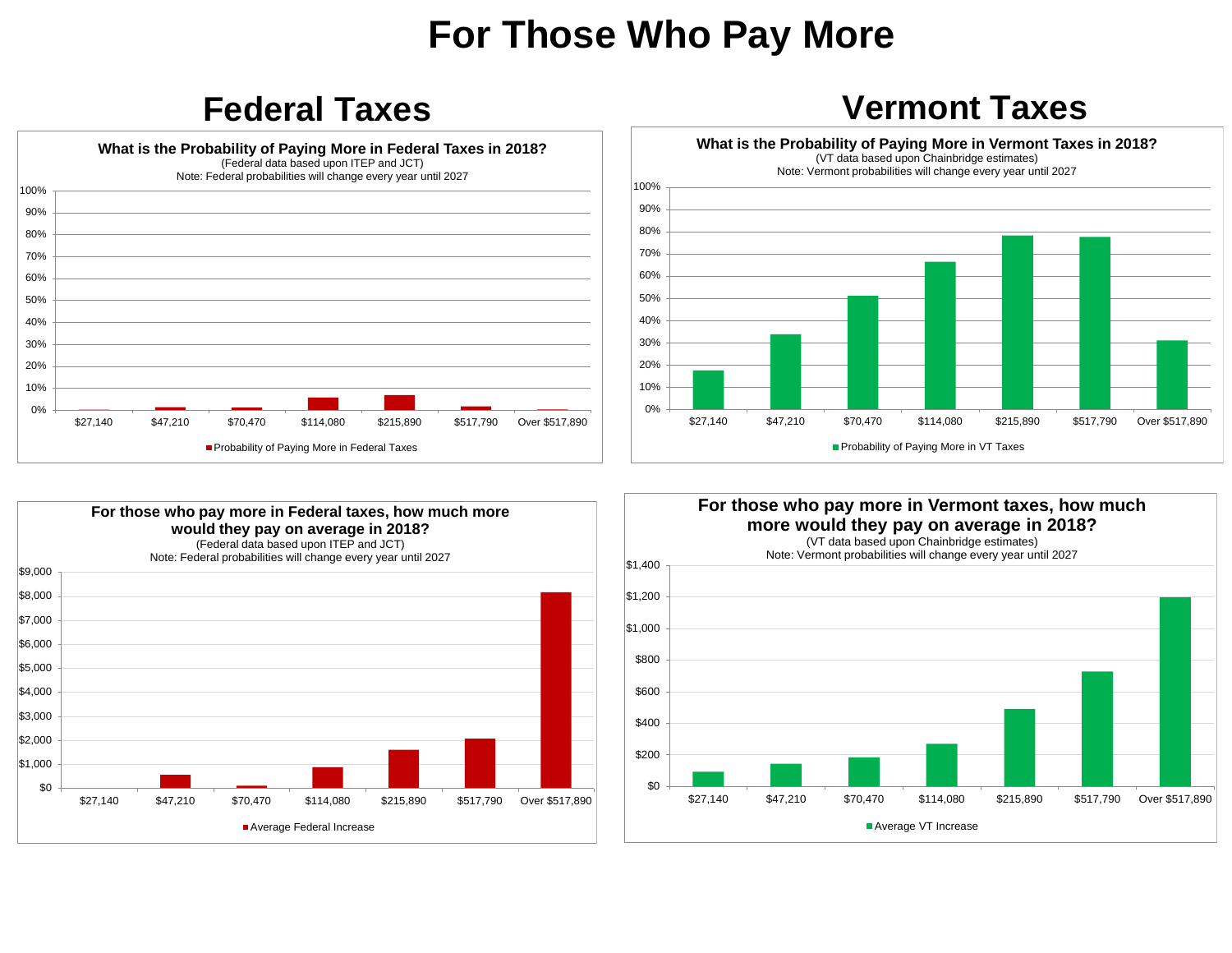## **For Those Who Pay Less**

**Federal Taxes Vermont Taxes**



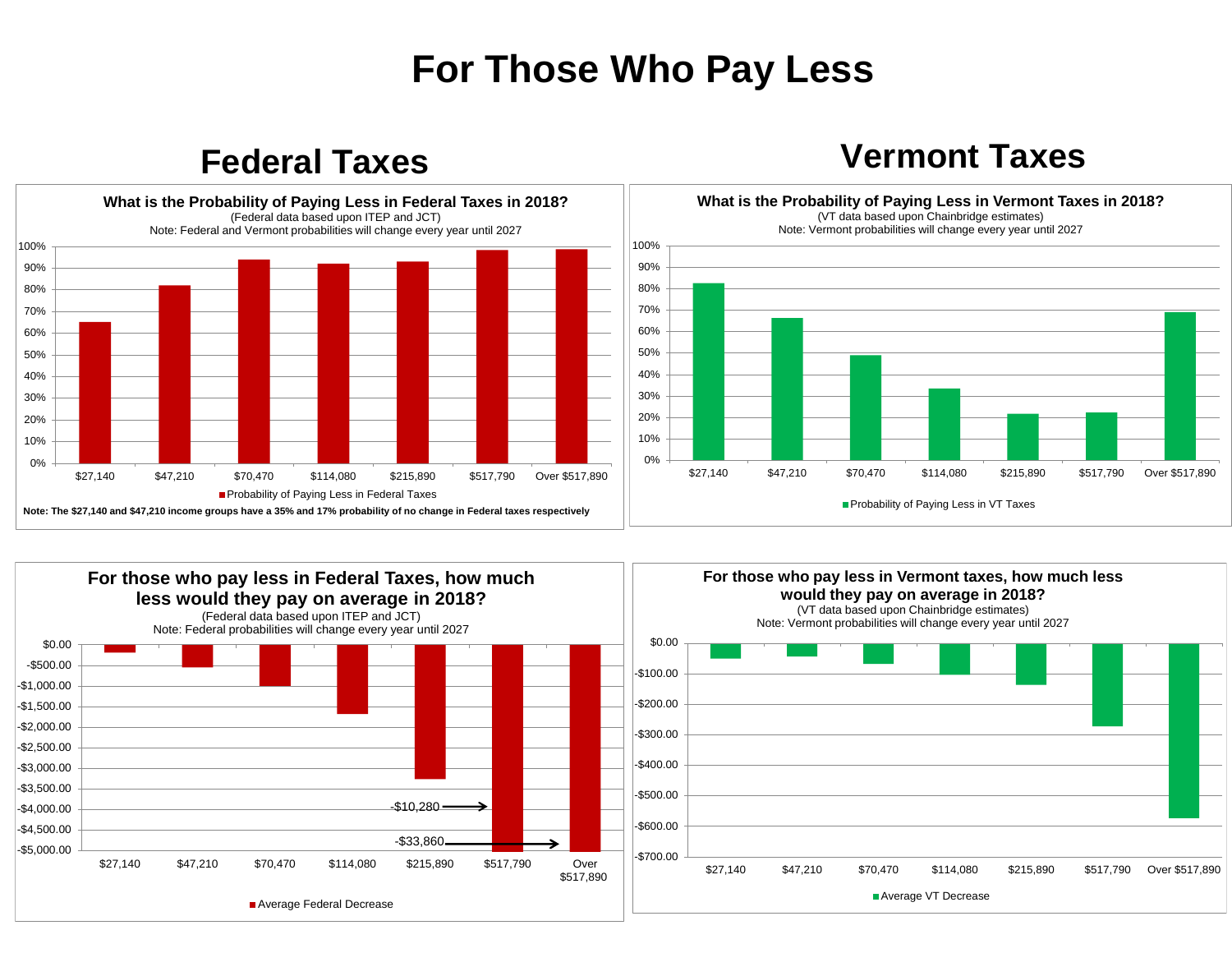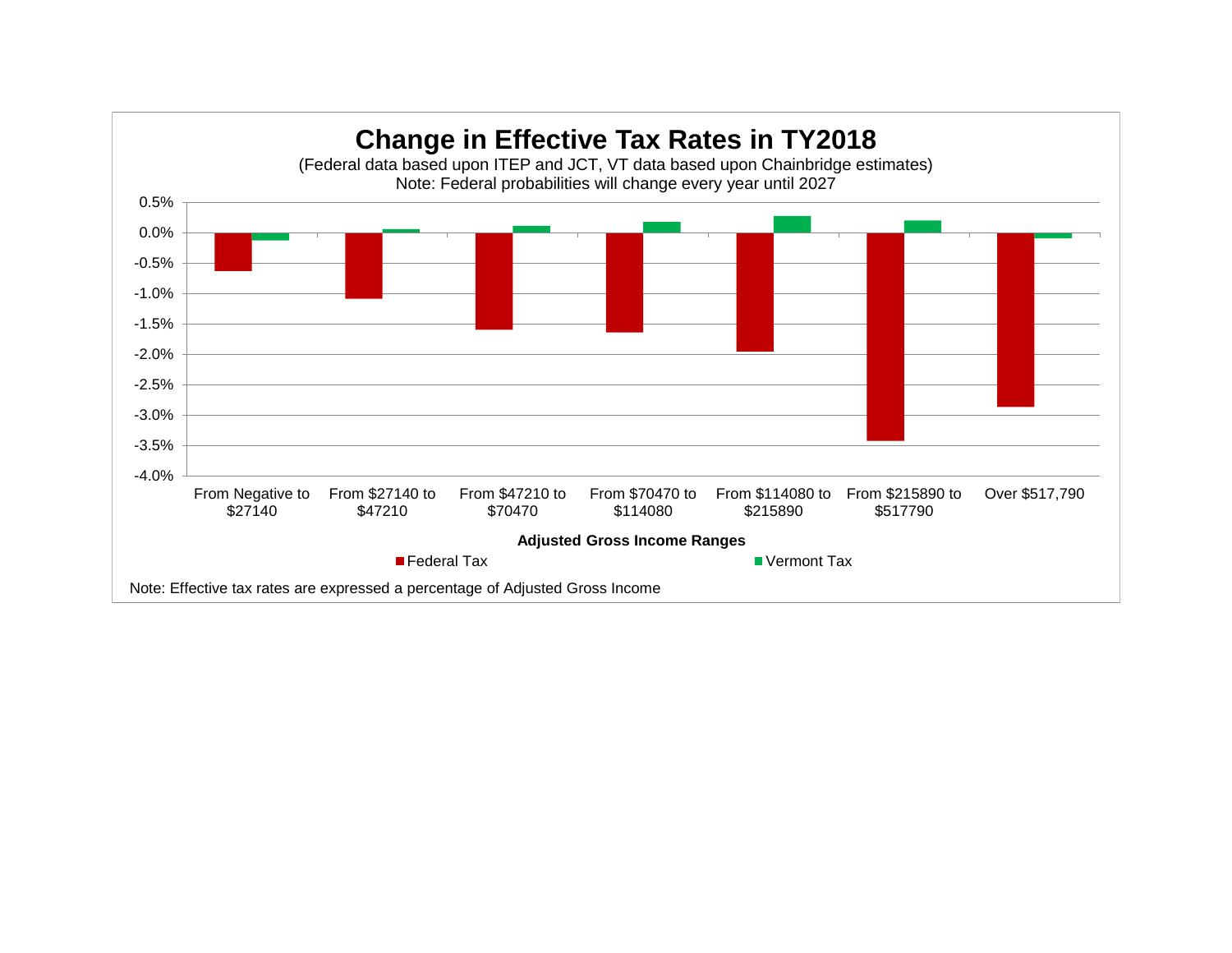